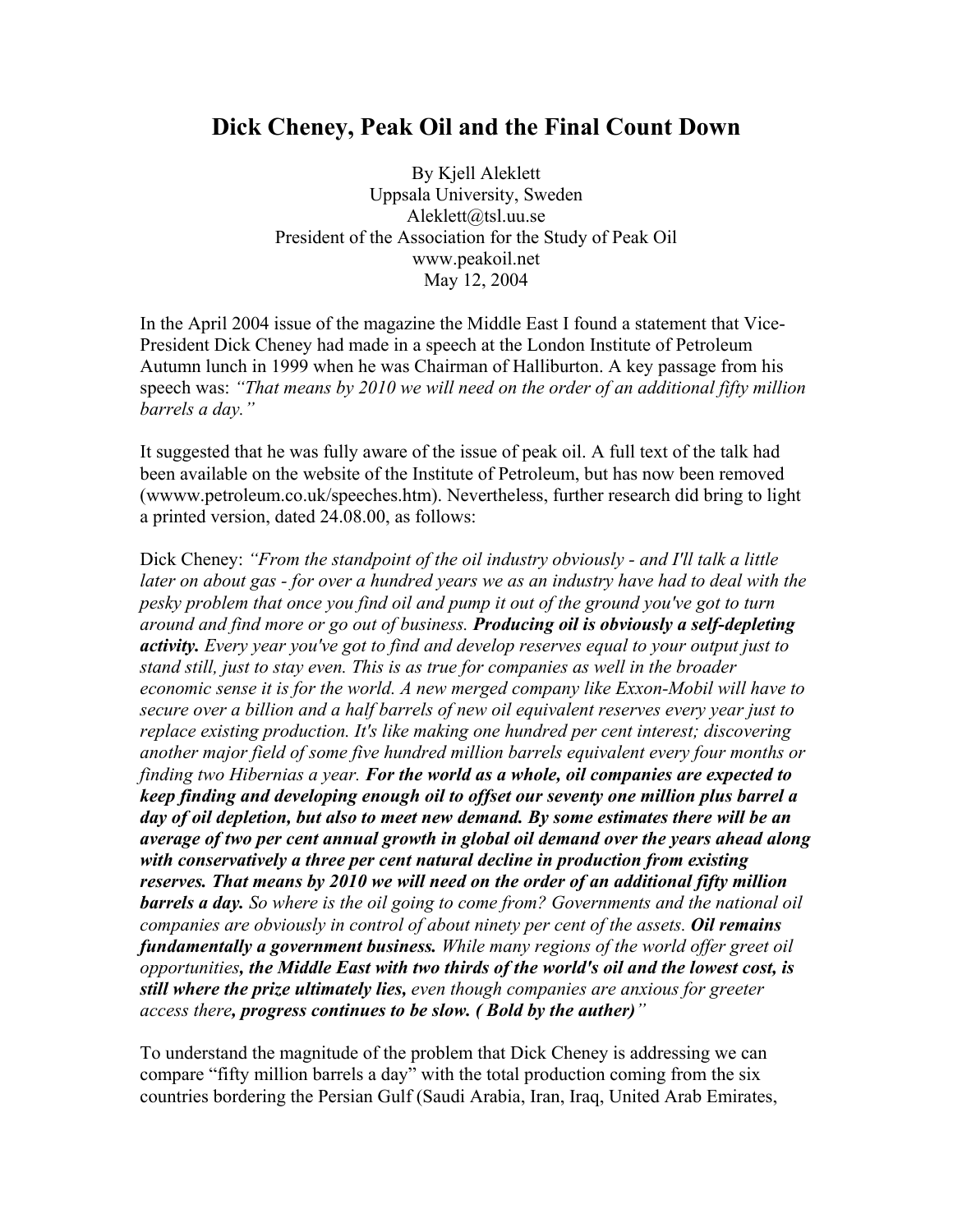Kuwait and Qatar), that in 2001 produced 22,4 million barrels per day (Energy Information Administration).

Harry J. Longwell, director and executive Vice-President of ExxonMobil, later confirmed this number (World Energy, Vol5 No3, 2002): "The catch is that while demand increases, existing production declines. To put a number on it, we expect that by 2010 about half the daily volume needed to meet projected demand is not on production today – and that's the challenge facing producers."

Jon Thompson, President of ExxonMobil Exploration Company, has also confirmed the fact that the world needs this additional oil. He told the shareholders in 2003 that "In other words, by 2015, we will need to find, develop and produce a volume of new oil and gas that is equal to eight out of every 10 barrels being produced today." In 2001 was the consumption 77.1 billion barrels per day (Energy Information Administration) and 80 percent of that is more than 60 million barrels per day.

The next question to ask is where the oil industry can find this huge amount of new oil. Let's go back to the speech by Dick Cheney: *"It is true that technology, privatisation and the opening up of a number of countries have created many new opportunities in areas around the world for various oil companies, but looking back to the early 1990's, expectations were that significant amounts of the world's new resources would come from such areas as the former Soviet Union and from China. Of course that didn't turn out quite as expected."*

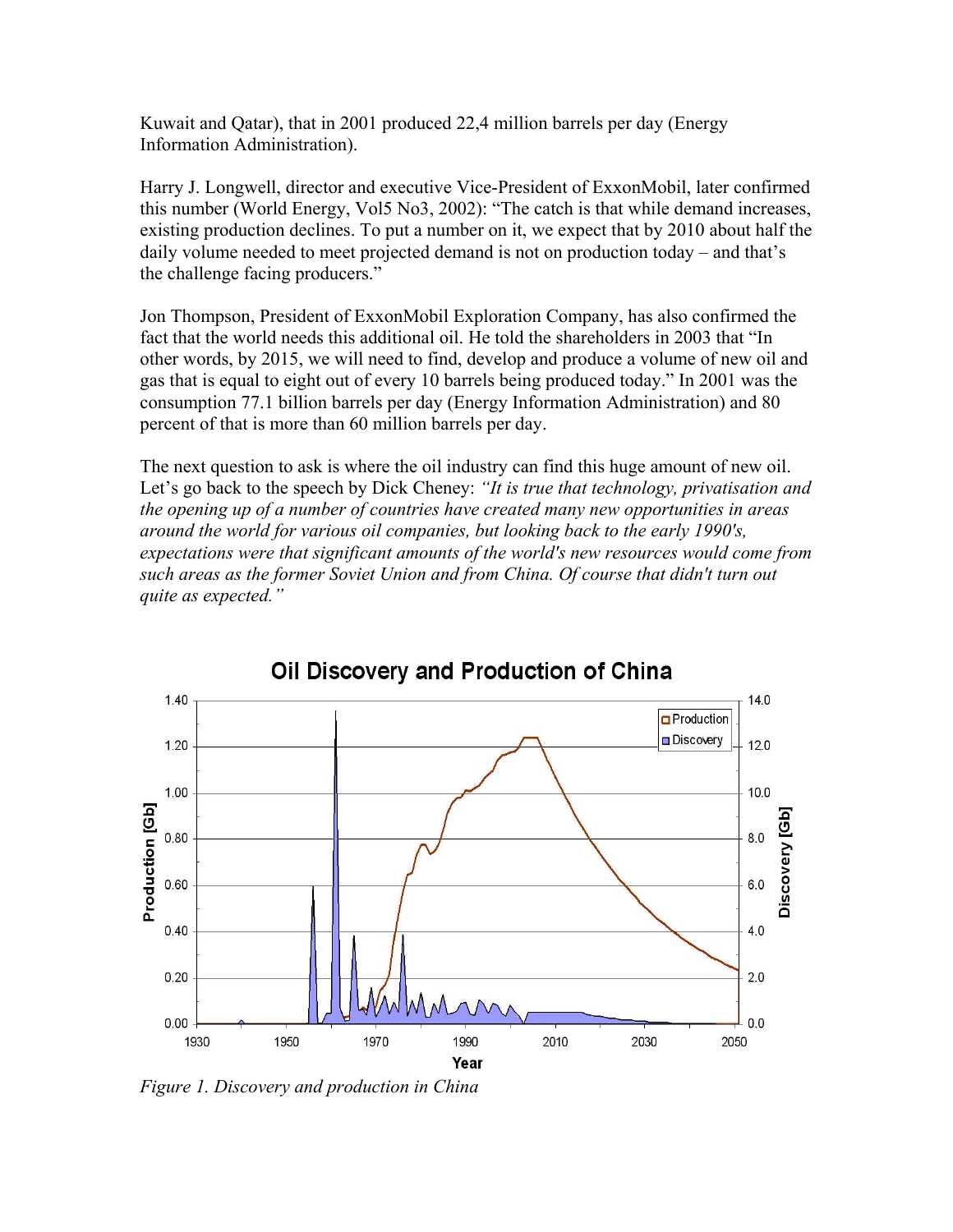As the demand from China is said to be one of the reasons for the increasing price of crude oil, The Uppsala Hydrocarbon Depletion Study Group (UHDSG), models China's production as indicated in Figure 1. Although there are conflicting reports, we think that the best number for remaining reserves in 2003 was 25.7 billions barrels. The peak of discovery was in 1960 and 73 percent of the discoveries were in giant fields. The evidence suggests that production in China peaked last year giving depletion rate of 3.7 percent. With China's internal demand soaring, Cheney is right not to expect exports from China.

There is no doubt where Dick Cheney thinks the oil is to be found: "*While many regions of the world offer greet oil opportunities, the Middle East with two thirds of the world's oil and the lowest cost, is still where the prize ultimately lies".* 

At that time Cheney did not put a number to the expectation from the region. He was later appointed as Chairman of the National Energy Policy Development Group, and a first number was given. The report was handed to President Bush in May 2001 and includes the following statement from Dick Cheney: *"As you directed us at the outset of your Administration, we have developed a national energy policy designed to help bring together business, government, local communities and citizens to promote dependable, affordable and environmentally sound energy for the future."*

 In Chapter 8 of the **National Energy Policy** we get some hint of real numbers for the expected future production in the Middle East: "*By 2020, Gulf oil producers are projected to supply between 54 and 67 percent of the world's oil. Thus, the global economy will almost certainly continue to depend on the supply of oil from Organization of Petroleum Exporting Countries (OPEC) members, particularly in the Gulf. This region will remain vital to U.S. interests*".



*Figure 2. Data presented by Energy Information Administration, April 2004*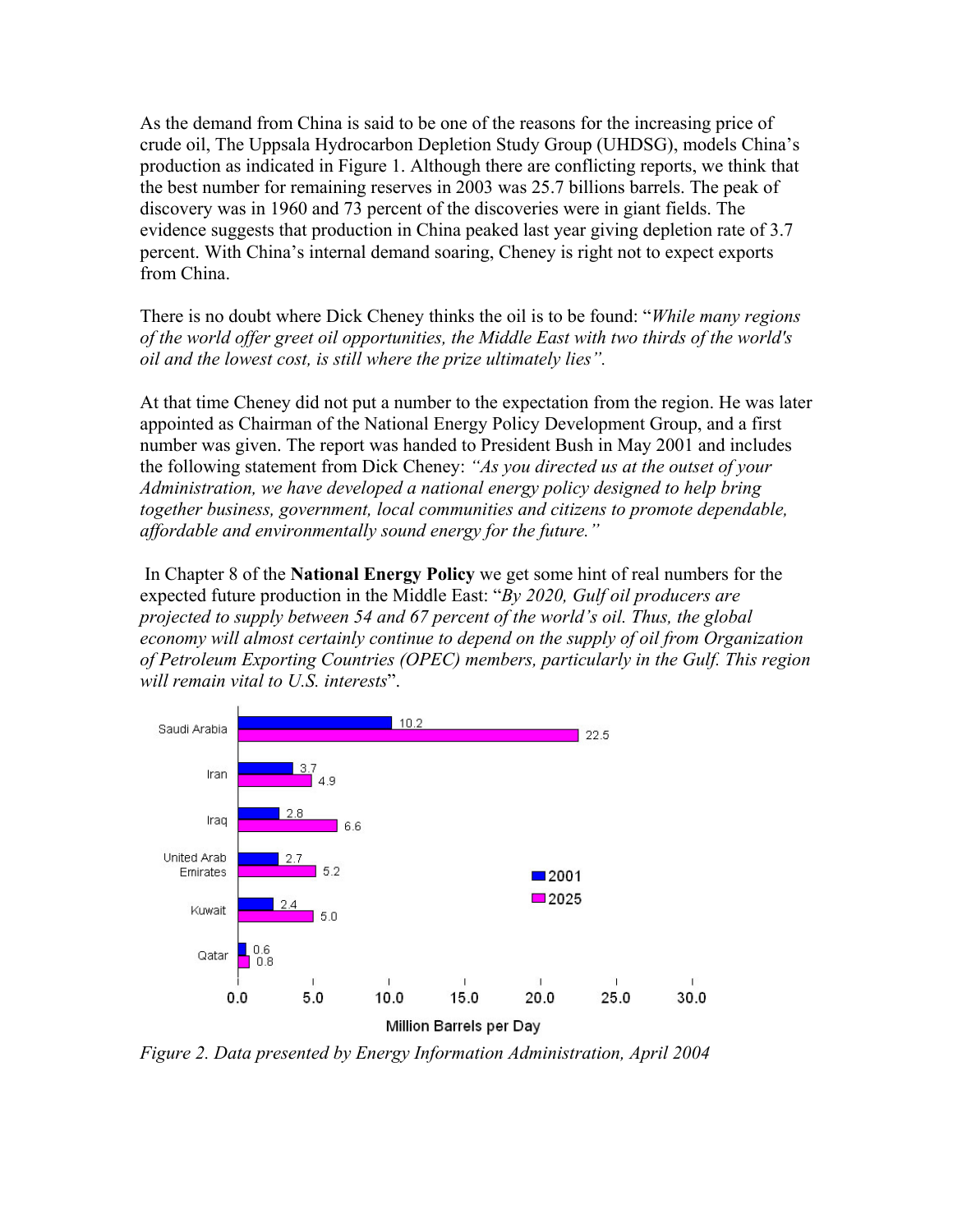In 2001, the Gulf countries produced 29 percent of the world's oil, and the Energy Information Administration has now forecast production to 2025. The sum of the estimates in Figure 2 for the Gulf producers is 45 Mb/d (million barrels per day), which implies a 100 percent increase. Mahmoud M. Abdul Baqi and Nansen G. Saleri from Saudi Aramco gave a seminar at CSIS, Washington D.C. on February 2004. They discussed the future production capacity for Saudi Aramco and indicated that the goal is to have a future production capacity of 10 Mb/d. They indicated that it might be possible to increase to12 million barrels per day to meet a rise in world demand, but this is far short of the 22 Mb/d expected by Cheney. Even assuming that it has the physical ability to do so, it is difficult to see why Saudi Aramco should increase production to 22 Mb/d and thereby accelerate the depletion of the only resource the county has.



*Figure 3. Data presented by Saudi Aramco.* 

Figure 4 is reproduced from "The peak and decline of world oil and gas production" by Aleklett and Campbell in Minerals & Energy (2003; 18: 5-20) As shown, we estimated that the peak of the oil production will come around year 2010. One reason was that we did not believe that the production from the Gulf States can reach 45 Mb/d.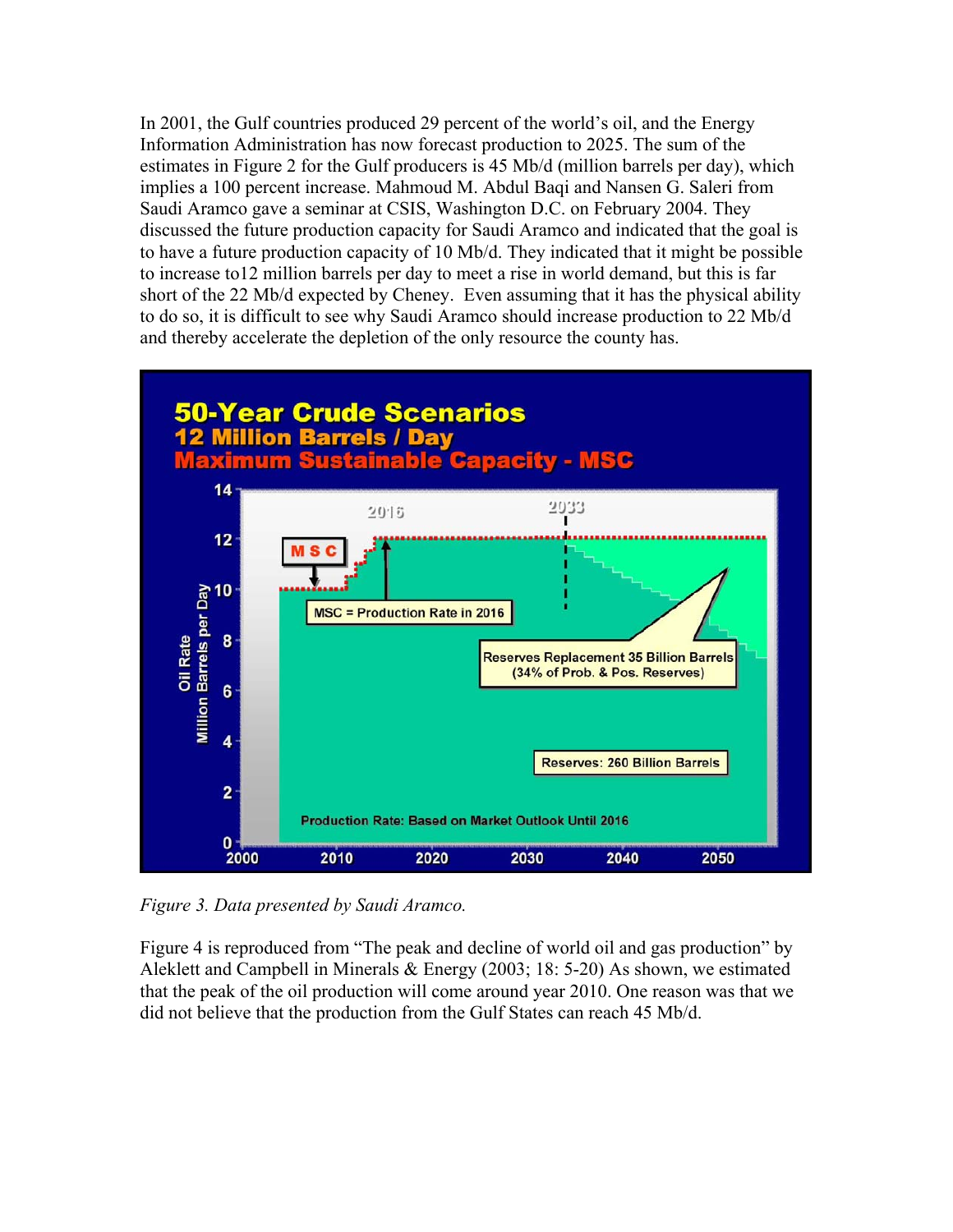#### Regular Oil & Natural Gas Liquids 2003 Base Case Scenario



*Figure 4. The peak and decline of the world oil production* 

**In short, these three steps, starting with the speech by Dick Cheney, take us to Peak Oil. Dick Cheney***: "The end of the oil era is not here yet, but changes are afoot and the industry must be ready to adapt to the new century and to the transformations that lie ahead."* **Year 2010 lies ahead and we are soon there. This is the final countdown for peak oil.** 

## **OIL AND WAR**

**Dick Cheney in London 1999: "***Oil is unique in that it is so strategic in nature. We are not talking about soapflakes or leisurewear here. Energy is truly fundamental to the world's economy. The Gulf War was a reflection of that reality***."** 

**How about the war in Iraq?** 

## **More Statements by Dick Cheney in the IP speech**

The speech by Dick Cheney is also very interesting from other aspects. First we can read his own opinion about himself: "*I'm often asked why I left politics and went to Halliburton and I explain that I reached the point where I was mean-spirited, shorttempered and intolerant of those who disagreed with me and they said' Hell, you'd make a great CEO'."*

Many are shocked by the fact that Shell has been manipulating its reserve figures, but Cheney saw the pressures Shell was under – "*to turn around and find more or go out of*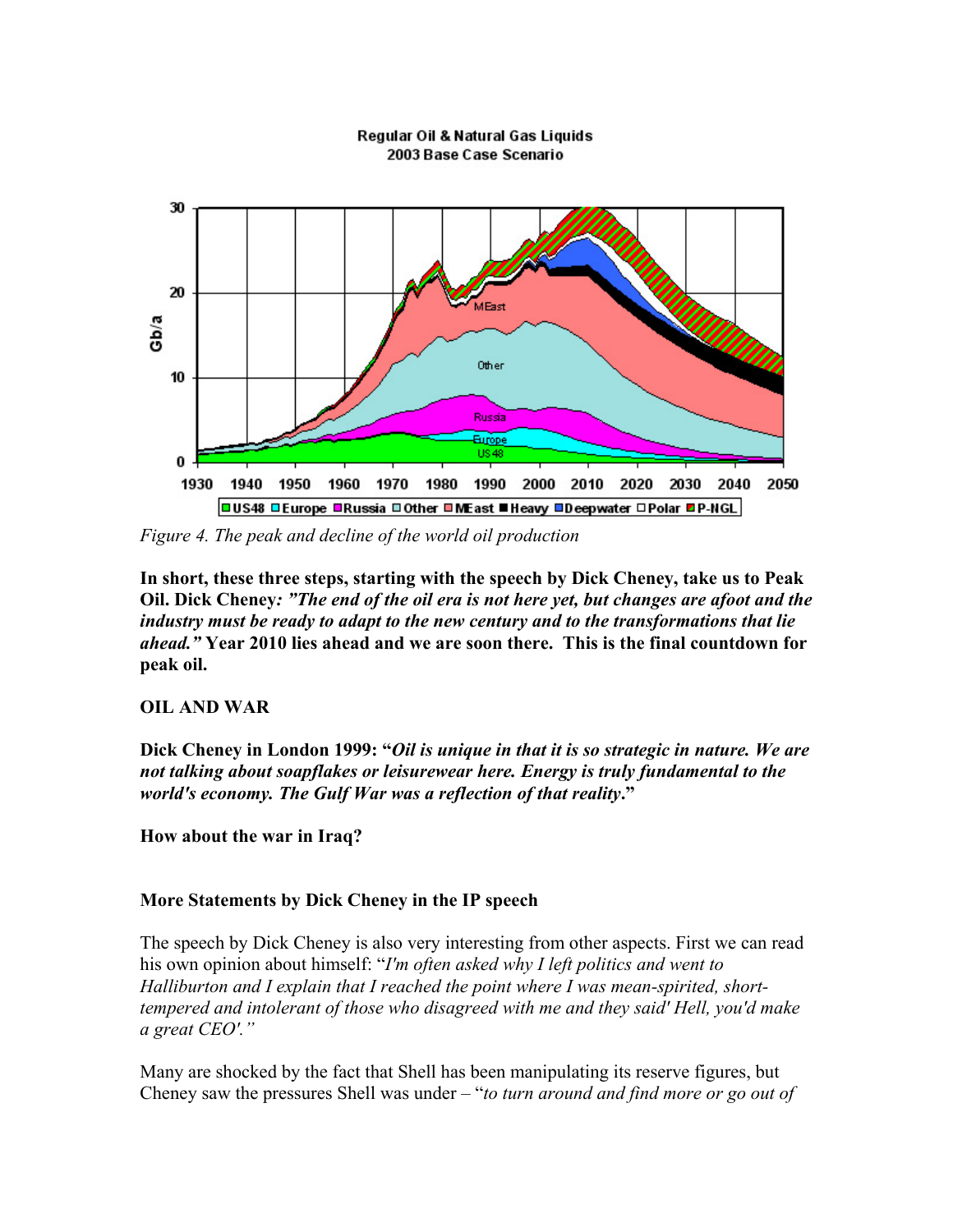*business-* you understand how important oil reserves are. From the talk: "*From the standpoint of the oil industry - and I'll talk a little later about gas -, but obviously for over a hundred years we as an industry have had to deal with the pesky problem that once you find oil and pump it out of the ground you've got to turn around and find more or go out of business. Producing oil is obviously a self-depleting activity. Every year you've got to find and develop reserves equal to your output just to stand still, just to stay even*."

One year before the presidential elections in US Dick Cheney thinks that the oil industry should have more power in Washington. Today we know the outcome: *"Oil is the only*  large industry whose leverage has not been all that effective in the political arena. *Textiles, electronics, agriculture all seem oftentimes to be more influential. Our constituency is not only oilmen from Louisiana and Texas, but software writers in Massachusetts and especially steel producers in Pennsylvania. I am struck that this industry is so strong technically and financially yet not as politically successful or influential as are often smaller industries. We need to earn credibility to have our views heard."* 

BP has had a hard time to replace production with new discoveries and instead bought Russian reserves. Cheney also discussed that approach: "*Companies that are finding it difficult to create new core areas through exploration are turning to production deals where they can develop reserves that are already known, but where the country doesn't have the capital or the technology to exploit them. In production deals there is less exploration risk but dealing with above ground political risk and commercial and environmental risk are increasing challenges. These include civil strife, transportation routes, labour issues, fiscal terms, sometimes even US-imposed economic sanctions*."

At the end of this paragraph he complains about the fact that there are "US-imposed economical sanctions". Should we be surprised that the sanctions in Libya have been lifted?

 The full text of Dick Cheney's speech at the Institute of Petroleum Autumn lunch, 1999, is a very important document and I hope that the Institute of Petroleum once again makes it available for anyone to read. Meanwhile a copy is available on request, [Aleklett@tsl.uu.se](mailto:Aleklett@tsl.uu.se).

#### **References:**

**Is the world running out of oil?** The Middle East, April 2004, Issue No 344, <http://www.africasia.com/themiddleeast/tme.php?ID=325>

**Full text of Dick Cheney's speech at the Institute of Petroleum Autumn lunch, 1999**, Was available on [www.petroleum.co.uk/speeches.htm](http://www.petroleum.co.uk/speeches.htm), 2004.08.24.